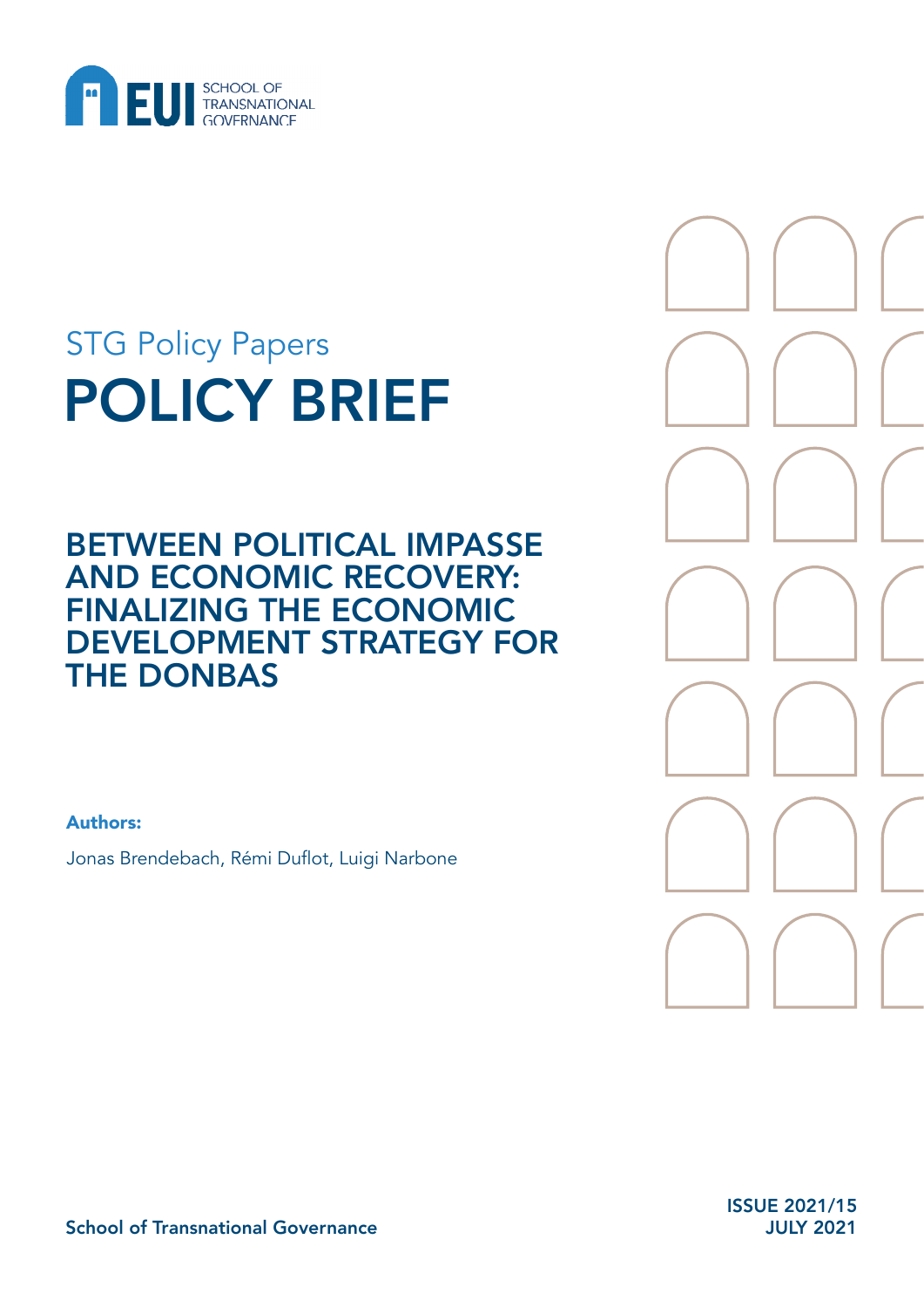

## EXECUTIVE SUMMARY

The School of Transnational Governance (STG) of the European University Institute, Florence, continued its High-Level Policy Dialogue (HLPD) series on Donbas' Future with its fifth installment on 9 July 2021.<sup>1</sup> After discussing the Concept of the Strategy of Economic Development of Donetsk and Luhansk regions at its fourth meeting, this Dialogue focused on the finalization of the Strategy and ways to maximize its impact and effectiveness.<sup>2</sup> The Strategy was presented by Oleksii Reznikov, Deputy Prime Minister and Minister for Reintegration of the Temporary Occupied Territories of Ukraine. Representatives from the United Nations, the European Investment Bank, the European Union and the OSCE, as well as high-level policy makers, think tankers and business representatives from Ukraine engaged in the debate. The Strategy targets the government-controlled territories in Eastern Ukraine. It seeks to change the region's economic model, improve living conditions and create new economic opportunities for the population and for investors. Its ambition is to create a role-model with spill-over effects that could prepare a future re-integration of the temporarily occupied territories into Ukraine. If implemented successfully, the Strategy may significantly alter the region's fate over the next decade.

#### Authors and acknowledgements:

Jonas Brendebach | Teaching Associate, EUI School of Transnational Governance Rémi Duflot | Deputy Head of the Delegation of the European Union to Ukraine Luigi Narbone | Part-time Professor at the EUI School of Transnational Governance, and Director of the Middle East Directions Programme at the EUI Robert Schuman Centre for Advanced Studies

Views expressed in this publication reflect the opinion of individual authors and not those of the European University Institute.

<sup>1</sup> This Dialogue series was launched in 2018. It is organized by Luigi Narbone, Part-time Professor at the STG and Director of the Middle East Directions Programme at the EUI Robert Schuman Centre for Advanced Studies, in cooperation with the Office of the OSCE Special Representative in Ukraine. For previous editions see [STG Policy Brief 06/2019](https://cadmus.eui.eu/handle/1814/63510), [STG Policy Brief 04/2020](https://hdl.handle.net/1814/67859), [STG Policy Brief 05/2020](https://cadmus.eui.eu/handle/1814/67860), [STG Policy Brief 01/2021.](https://cadmus.eui.eu/handle/1814/69597) 2 The finalized Strategy was recently presented in public and [will shortly be submitted to the Cabinet of](https://minre.gov.ua/news/strategiya-ekonomichnogo-rozvytku-donbasu-shche-ne-pryynyata-ale-yiyi-klyuchovi-zasady-vzhe) **[Ministers](https://minre.gov.ua/news/strategiya-ekonomichnogo-rozvytku-donbasu-shche-ne-pryynyata-ale-yiyi-klyuchovi-zasady-vzhe)**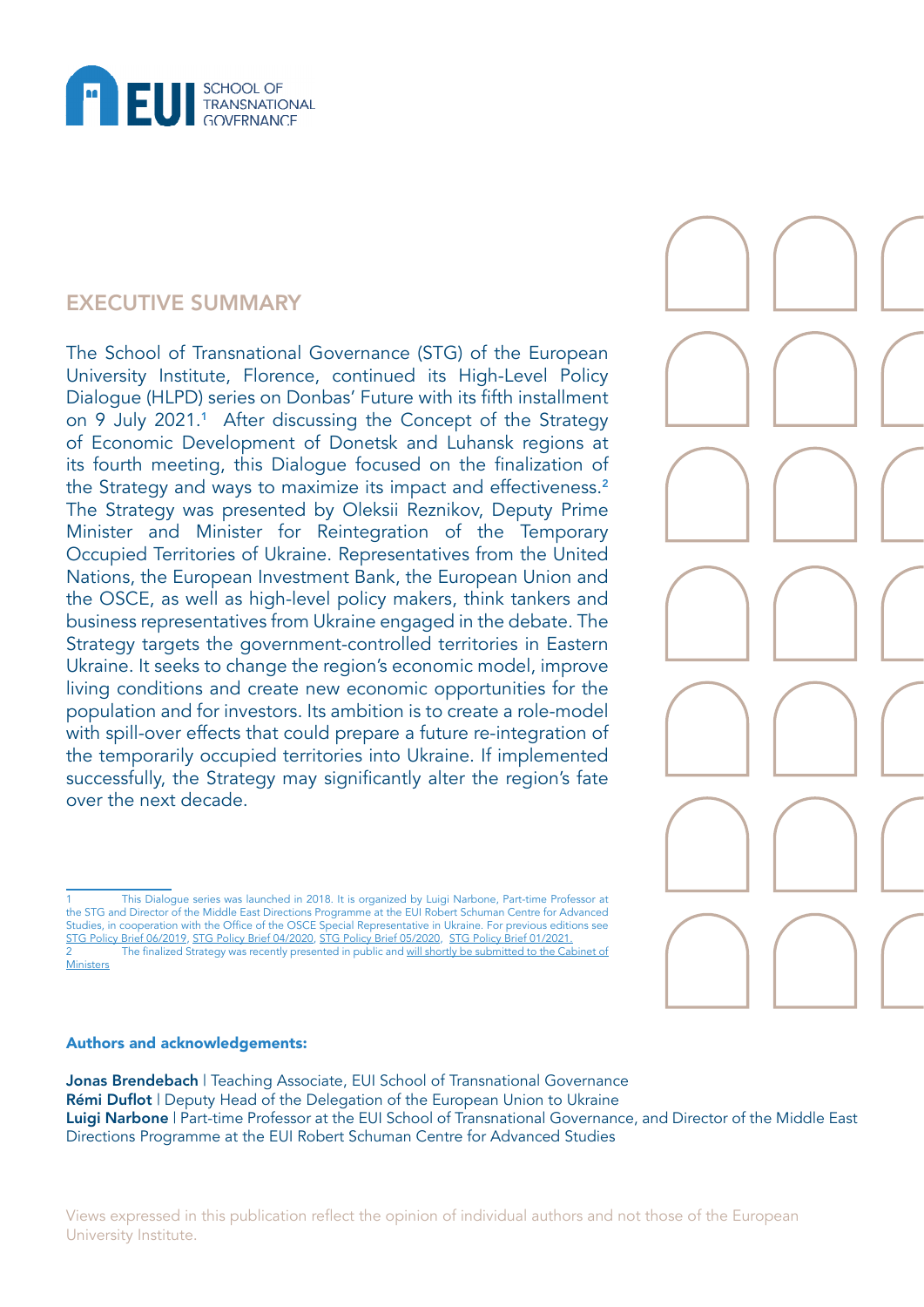## THE DONBAS CONFLICT – POLITICAL IMPASSE AND OPPORTUNITIES:

2021 has seen a sudden and fast deterioration of the security situation along the so-called 'contact-line'. Violations of the ceasefire have increased, and military confrontations reached a new climax with the use of heavy weaponry. Under the pretext of military exercises, the Russian Federation deployed ca. 110,000 troops to the border of Eastern Ukraine and the occupied Crimea alarming the Ukrainian government and its Western partners. Even after withdrawal of most troops, the Russian army kept personnel and a considerable amount of equipment in the region.

Beside the military build-up, the Ukrainian government noted a raising level of hybrid threats, with aggressions observed in the economic and cyber spheres as well as through disinformation and destabilization campaigns. The conflict's worsening regional impact in turn manifests itself in growing ecological risks, such as water pollution spreading from the war affected areas to the Sea of Azov, as well as an intensifying military contestation for control in the Black Sea area.

Nevertheless, as the new US administration rolls out its foreign policy agenda, the opportunity for a new approach to the conflict may have arrived. After his Geneva summit with Russian president Vladimir Putin on 16 June, US president Joe Biden had stressed the [po](https://www.whitehouse.gov/briefing-room/speeches-remarks/2021/06/16/remarks-by-president-biden-in-press-conference-4/)[tential role of diplomacy](https://www.whitehouse.gov/briefing-room/speeches-remarks/2021/06/16/remarks-by-president-biden-in-press-conference-4/), hinting at the possible involvement of the US in negotiations related to the Minsk Agreement. Ukraine and its European partners, on closely coordinated lines with the US, might strive to relaunch diplomatic efforts to prepare a long-term solution for the conflict.

# THE STRATEGY OF ECONOMIC DE-VELOPMENT OF THE DONETSK AND LUHANSK OBLAST

The Strategy, in the making since 2020, is an essential tool of what Minister Reznikov called the "Ministry of Soft Power", i.e. the Ministry for Reintegration of the Temporarily Occupied Territories of Ukraine. Aim of the Strategy is "building a belt of success, turning Donetsk and Luhansk oblast into role models for swift economic development". These role models could boost the desire in the non-government-controlled areas to re-integrate with Ukraine but also provide a blueprint for economic progress that could be scaled up to the national level. Participants noted positively that many recommendations formulated at the previous STG High-Level Policy Dialogue were reflected in the finalized Strategy.

Minister Reznikov emphasized that the Strategy was fully integrated with other national strategy documents and part of a comprehensive national strategy for economic development. The Strategy does not build on massive state investment, but primarily seeks to generate investment from national and international investors and donors. The Minister furthermore stressed this reform needs to be a reform "done by us", which in no way should limit the engagement of international partners but ensure that ownership of the reform and identification with the projects rests with the local actors that carry these efforts.

To address the economic needs and still prevalent negative economic trends in the region, the Strategy foresees concrete measures in five strategic directions:

- 1. Improving financial instruments and regulatory frameworks (e.g. by designating priority development territories, introducing investment protection tools and an insurance system against military and political risks, reducing excessive regulation, attracting financial resources including from international partners, support for start-ups and micro and small businesses).
- 2. Strengthening the real sector of the economy, industrialization and innovation (e.g. by stimulating high-tech industries, accelerating sensible privatization, building production facilities to supply export markets in the US and EU, transformation of the agro-industrial complex and of the coal industry, and de-carbonization).
- **3.** Building critical infrastructure (e.g. by modernizing railways and improving other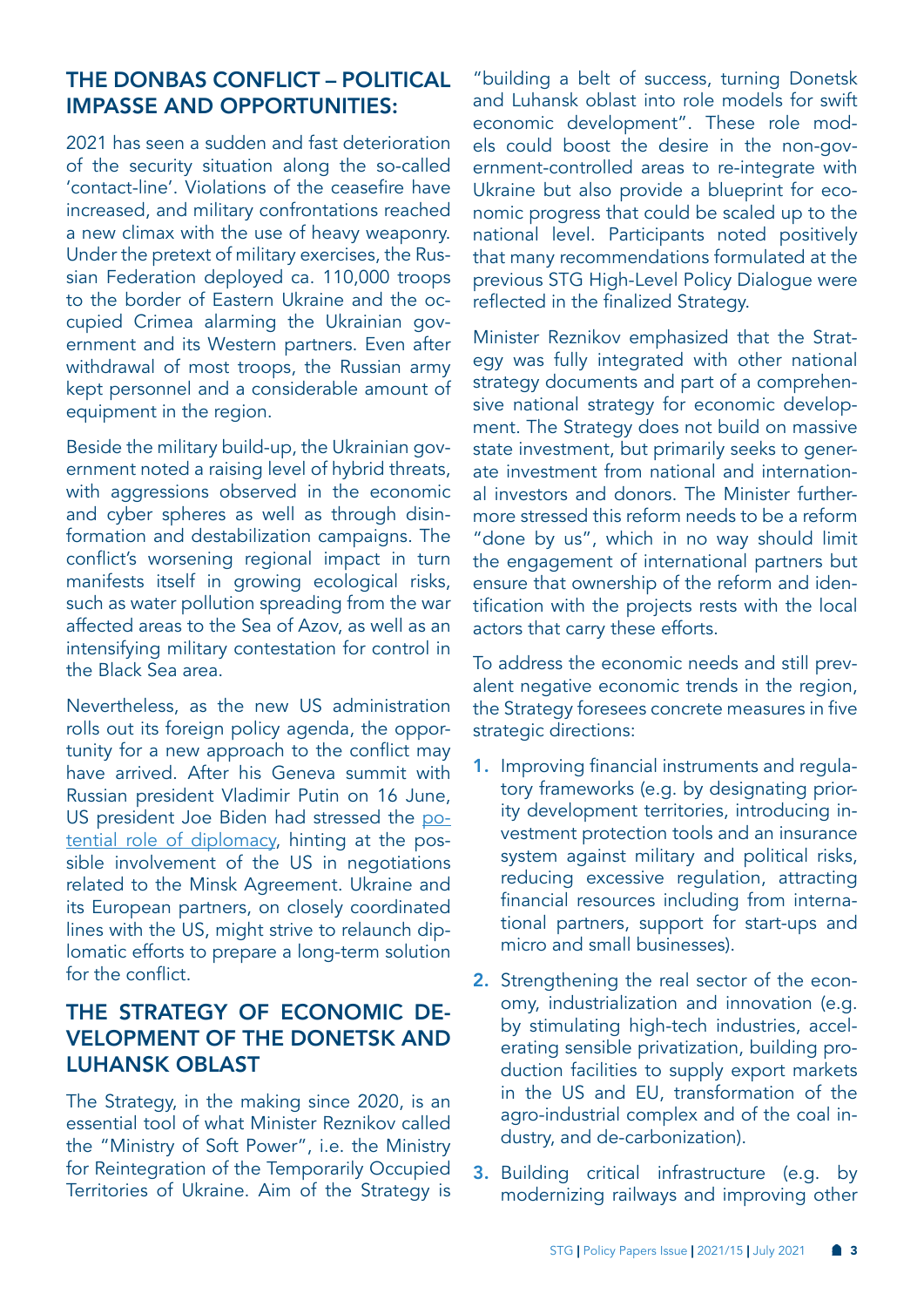transport connections, esp. North-South connections, reconstructing water, energy and gas supply systems, and reducing ecological risks such as air and water pollution).

- 4. Re-constructing the regional labour market (e.g. by preventing outflow of human capital, creating new jobs, reducing informal employment and improving professional development and adult learning opportunities).
- 5. Preparing effective communication to boost the impact of the Strategy (e.g. by promoting confidence in the authorities in charge of the Strategy, supporting media projects, projecting a positive investment image of the Donetsk and Luhansk regions).

#### The governance structure for the implementation of the Strategy, as currently planned, includes inter alia:

- An Advisory Council including representatives of government agencies, international financial organisations, and world-class expert,
- An executive Agency for the management of the priority development territories in Donetsk and Luhansk regions, located with-

in the central government and setting the agenda,

- A Consortium Financing Fund, managed by an international financial institution such as the European Investment Bank (EIB), able to inspire trust among donors and investors,
- A State Venture Fund to invest in priority development territories or provide other forms of support for new business projects,
- An Investment Agency whose functions will include assistance in attracting investment primarily for small- and medium sized enterprises,
- A branch of the International Arbitration Court to introduce new investment protection tools,
- Local self-government bodies and local state administrations.

Main obstacles to the take-off of the region's economic recovery continue to be a lack of confidence in the judicial system, the military volatility and continued, widespread security risks.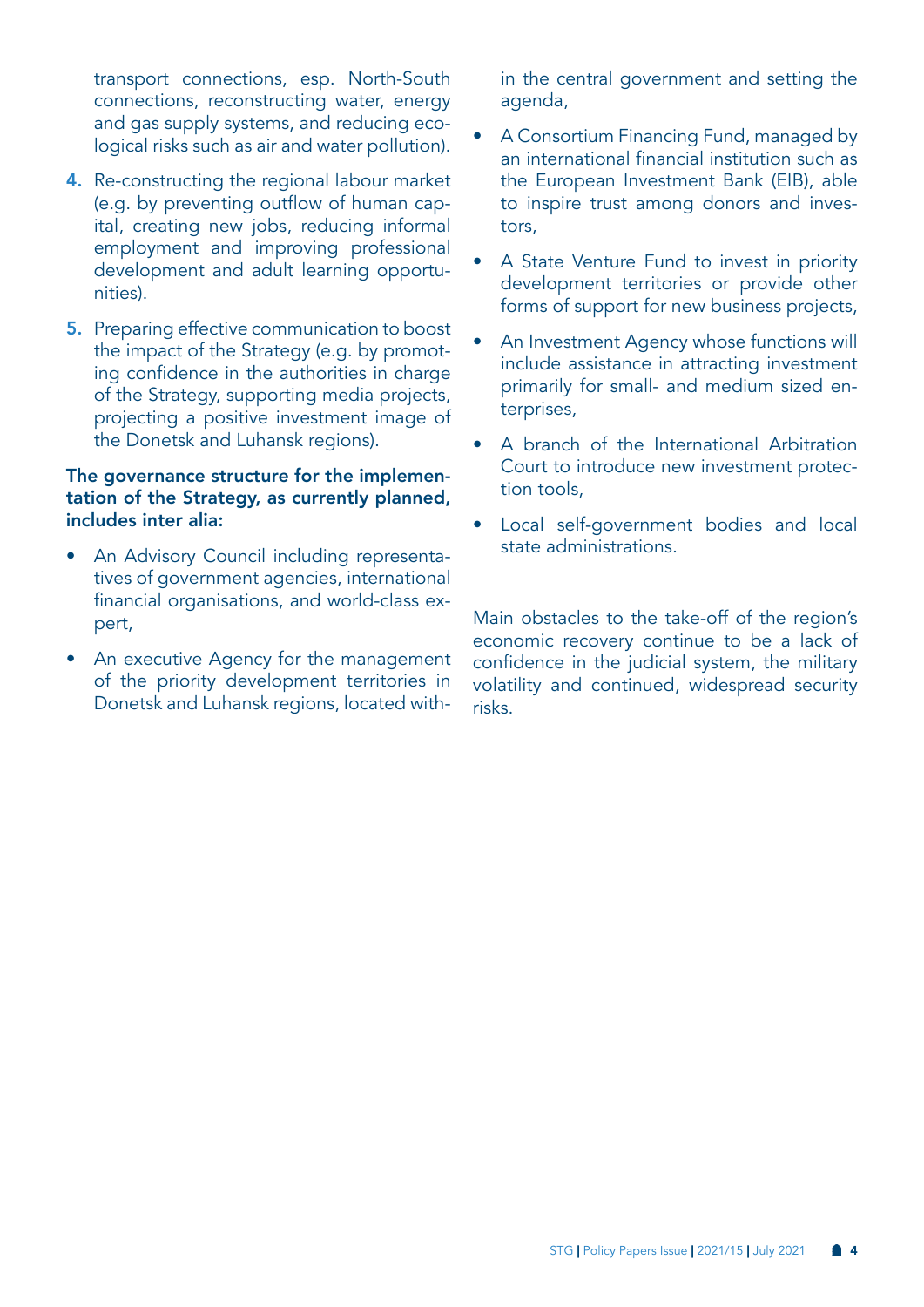#### PROPOSALS FOR THE POLITICAL PROCESS AND THE STRATEGY IMPLEMENTATION

Following the model of previous STG Dialogues on Donbas, discussions led to several concrete proposals for the next steps. The following is presented as advice from the international community:

- 1. Window of opportunity for the political process: The new US administration's emphasis on diplomacy provides a political opening for the Ukrainian government, together with its European partners, to re-launch the political process. Together they should seek close coordination with the US administration, for which President Zelenskyy's planned visit to the White House in August will offer a key opportunity. While the Minsk Agreement remains an important reference point, a significant re-launch will have to go beyond Minsk.
- 2. Changed perception of Russian behaviour: Russia's military build-up in Spring has underscored the persistent threat to Ukraine's sovereignty and the plausibility of a scenario of hybrid and incremental aggression leading to further territorial intrusions. Ukraine's Western partners need to maintain readiness for a unified and determined response to deter further Russian provocations.
- 3. International study on ecological damages and risks: The tragic losses of human lives, human capital and economic resources during the conflict have been subject to studies and quantifications. The ecological damage and enduring ecological risks that spread beyond the borders of Ukraine, however, urgently need to be assessed. An internationally organized in-depth study should bring the dimension of the problem – that is likely to endanger lives and livelihoods in the region – to the attention of the international community. International partners and fora, including the UN, should exert pressure on Russia to cooperate in damage control and risk mitigation.
- 4. The Strategy priorities: The finalized Strategy of Economic Development of the Donetsk and Luhansk Oblast can be "game changer" for the Donbas region and Ukraine. In the immediate future, its priority should remain on improving people's lives both in government- and non-government-controlled areas by facilitating access to health care, education and welfare services. People-to-people contacts remain an important element on this agenda.
- 5. The Strategy governance: An efficient governance structure will be key for a successful implementation. While allowing the input of relevant stakeholders, a diversion of responsibilities and competencies on different levels of government and among different authorities could seriously weaken the Strategy's impact. Implementation, administration and monitoring should be concentrated in one government organ – as is currently foreseen in the planned Executive Agency. The Ministry for Reintegration has to take the leading role in this agency.
- 6. The Strategy unintended effects: The implementation of the Strategy should avoid creating new barriers – economic, administrative or otherwise – that would make re-integration of the non-government-controlled areas more difficult in the long run. Measures taken today in government-controlled areas should be scalable later to non-government-controlled areas.
- 7. Finance and investment security: The envisioned model of a consortium trust fund, managed by an international financial institution (e.g. EIB), was generally supported. In addition to international donors and investors, there should, however, also be Ukrainian investment in the fund. The strategic direction of the fund should be defined by the Ukrainian government, but some flexibility for decision making by donors should be provided. Finally, [with one of](https://tcdata360.worldbank.org/indicators/heffd2183?country=BRA&indicator=40810&viz=line_chart&years=2003,2019)  [the lowest recovery rates of emerging economies](https://tcdata360.worldbank.org/indicators/heffd2183?country=BRA&indicator=40810&viz=line_chart&years=2003,2019), the problem of resolving insolvency needs to be addressed urgently.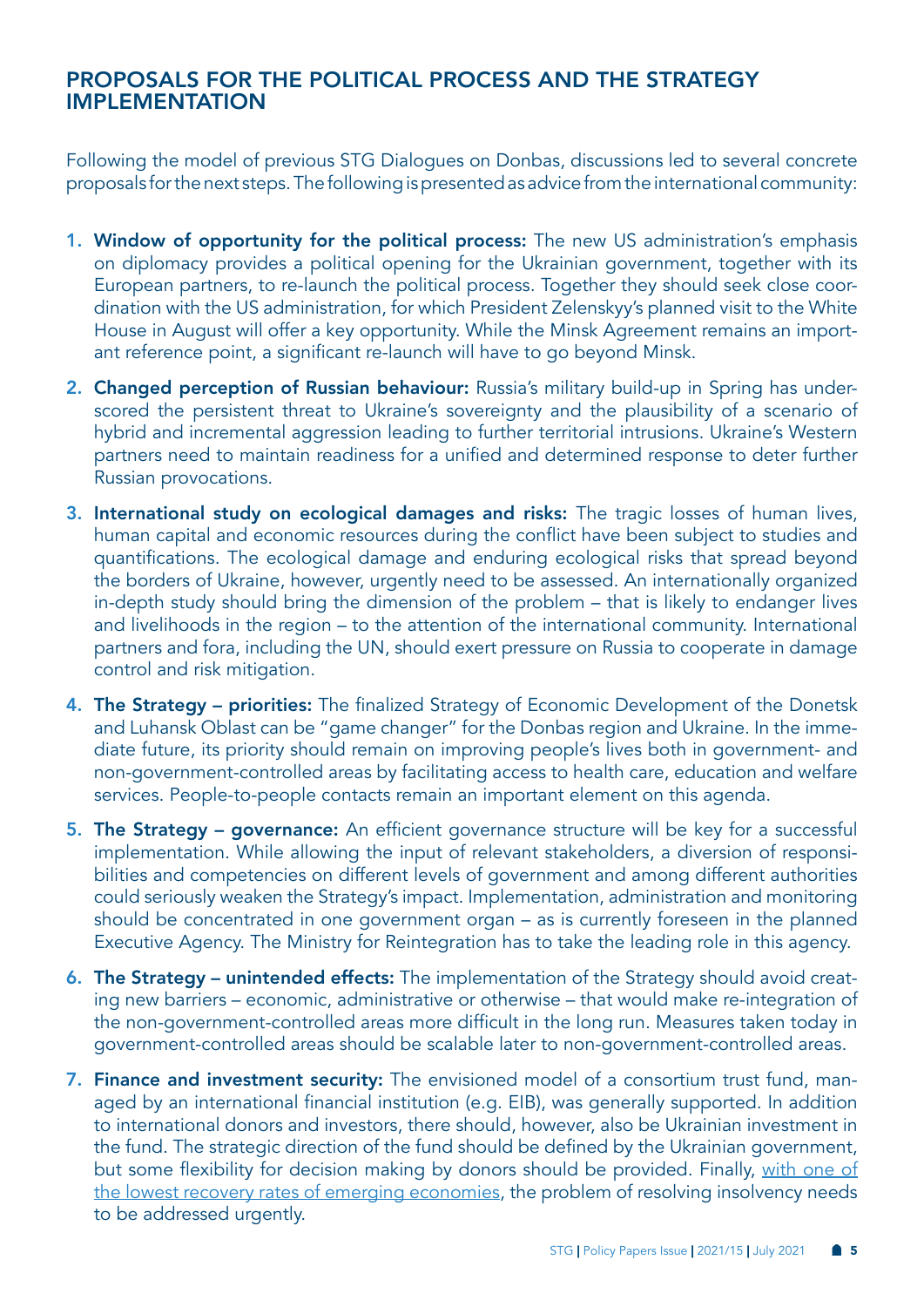- 8. Fight against corruption: Corruption remains one of the single most important obstacles to good governance and successful reform implementation. The Strategy therefore has to go hand in hand with continued efforts to reduce and prevent corruption.
- 9. Legal Ombudsman: Corruption in the judicial system and a weak rule of law are major roadblocks for investments. A legal ombudsman, equipped with adequate budget, staff and authority, could be installed to provide oversight over the judicial system. The ombudsman could be empowered to make legally binding decision, or s/he could order the review of judgements deemed wrongful. International precedents show the effectives of such an institution, and Ukraine has already positive experience with the business ombudsman.

### A LOOK AHEAD

The Strategy will shortly be submitted to the Cabinet of Ministers and will then be introduced in the Verkhovna Rada of Ukraine. A related legislative package is currently under preparation. [Initial steps of the implementation have already been made](https://minre.gov.ua/news/strategiya-ekonomichnogo-rozvytku-donbasu-shche-ne-pryynyata-ale-yiyi-klyuchovi-zasady-vzhe), Minister Reznikov expects the first projects to be launched in the first quarter 2022.